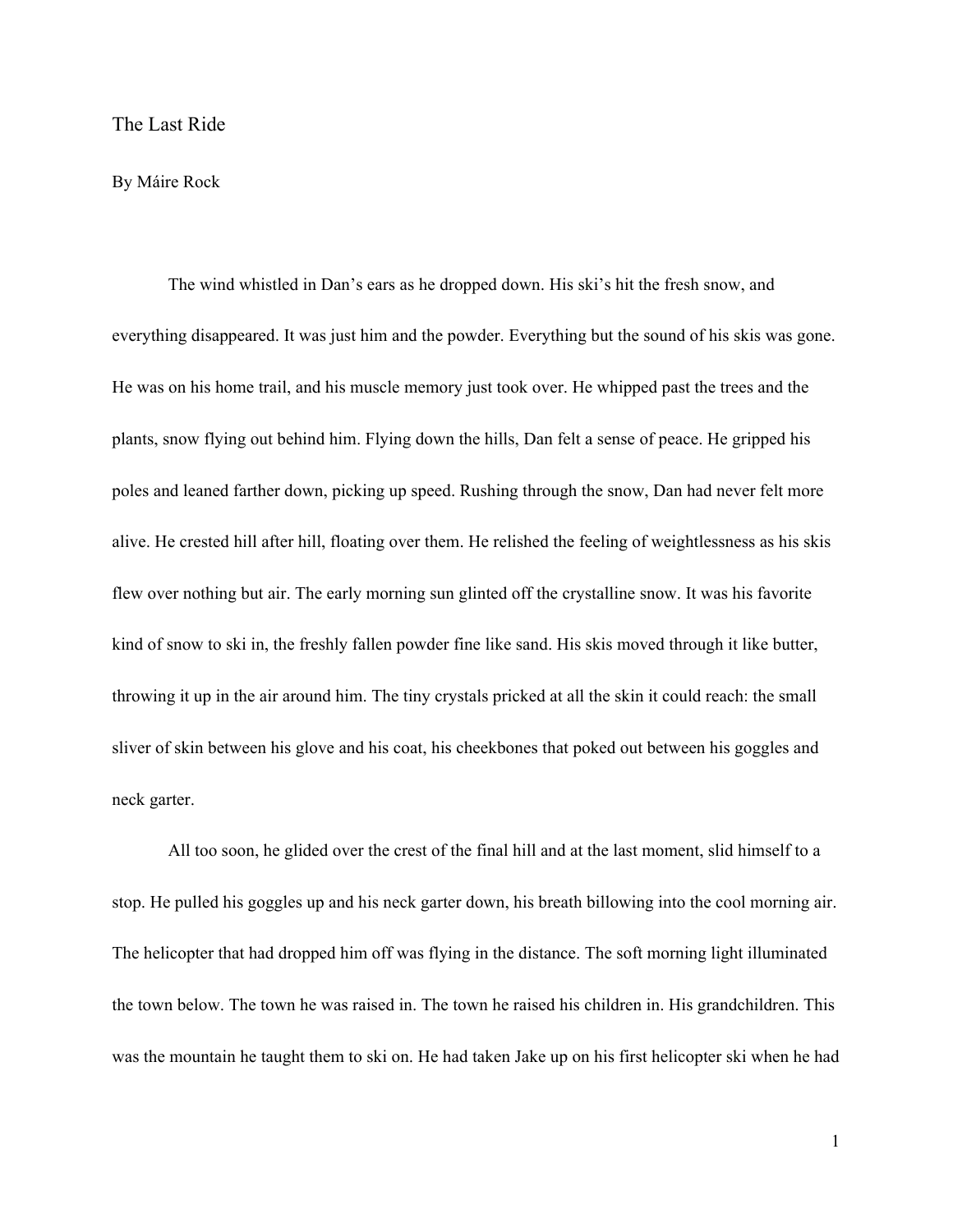turned sixteen. Most kids wanted to take their drivers test on their sixteenth birthdays. Jake wanted to go helicopter skiing, just like his Pop. He had only waited so long because his mother hadn't given him permission till that very morning. Jake hadn't asked for anything else. All he wanted was to go helicopter skiing with his Pop.

Dan felt his breath catch, and a lone tear slipped down his cheek. He was going to miss it. But he knew that he also needed to be there for his family. In his heart of hearts, he knew that not skiing anymore was going to be the right thing to do. But it was going to hurt, not being up here most mornings. Not to go sweeping down the mountain with his heart in his throat, missing trees by a fraction of an inch, all the while being in complete control of his actions. Not to feel the complete satisfaction of completing a run where he had to use every ounce of his skill to finish the run. Not skiing in the dawn light with his only grandson.

Dan snapped his goggles back on. It was time to close the chapter in his life. He knew it was better to do it on his terms than his doctors. Or Cassandras. He knew she wouldn't stand for it much longer. For the last time, he pushed off the crest of the hill.

As he flew down the hill for the last time, he forced himself to slow down. To enjoy the journey to the bottom, not just think about the destination. All too soon, he could see the bottom. But the bottom of the trail wasn't empty. They were there. They had come. His family. All piled at the bottom of the hill. The tears came back to Dan's eyes, but the wind whisked them away as fast as they came. And then, for the last time, Dan pulled himself to a stop. He lifted his goggles and pulled down